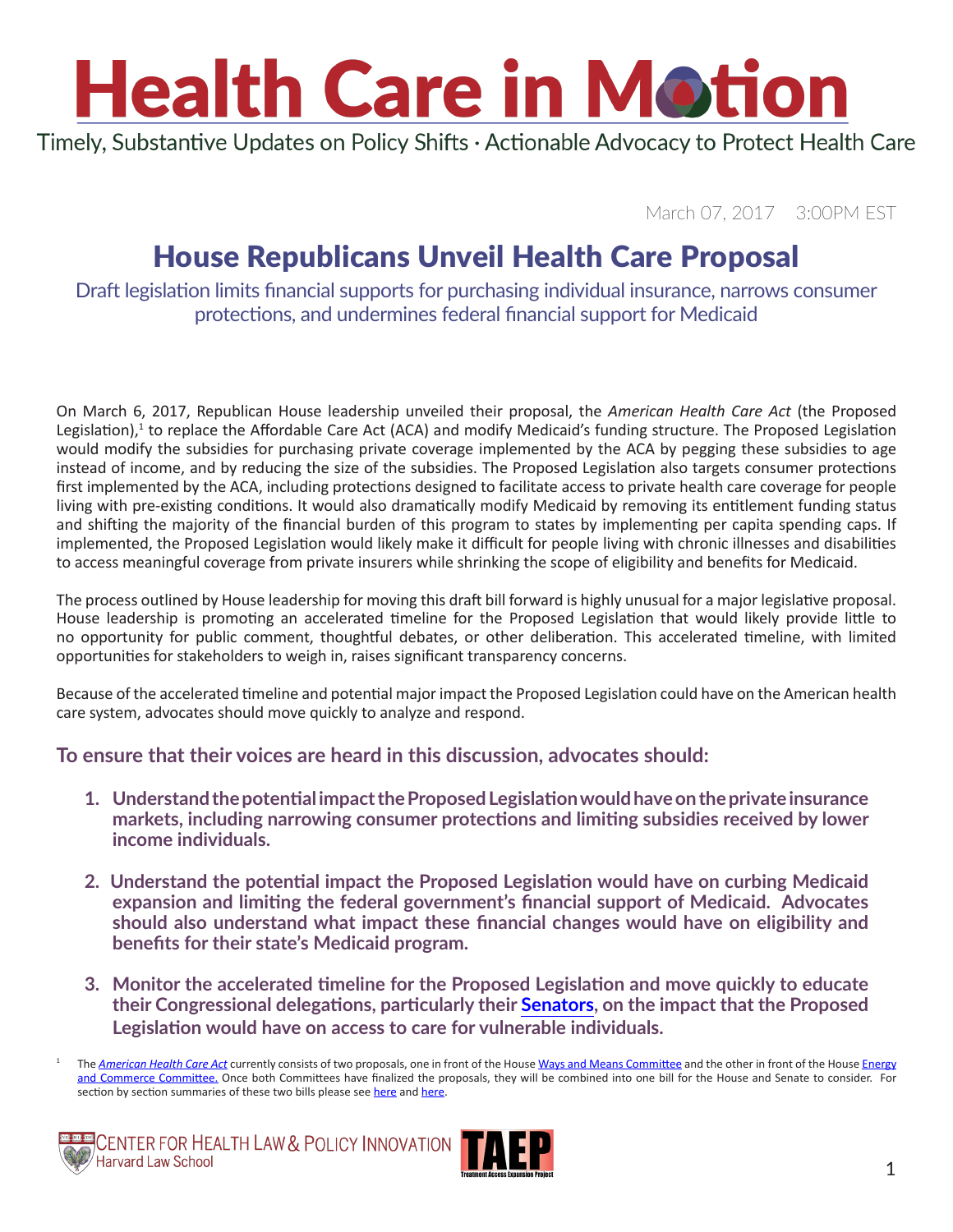## **House Proposal Likely to Result in Vulnerable Individuals Facing Challenges in Accessing Care on the Private Market**

The Proposed Legislation modifies changes first implemented by the ACA to curtail some key consumer protections as well as limit the financial support offered to lower income individuals seeking to purchase health care through the Marketplaces. Although the Proposed Legislation does offer some additional support to vulnerable individuals through high risk pools, it is unlikely that these programs will be sufficient to offset the other changes made to the private insurance system.

#### *Age based tax credits in lieu of income-based subsidies for purchasing health insurance*

Under both the ACA and the Proposed Legislation, at least some Americans would receive tax credits to help pay monthly premiums for health insurance. However, while the ACA scaled these tax credits based on income, to provide the greatest relief for lower income individuals, the Proposed Legislation would scale these tax credits based on age. This would create a system in which a lower income individual who could not afford to contribute additional out-of-pocket funds to his or her premium payments would receive the same subsidies as a higher income individual who could supplement the tax credit with additional funds. The tax credits in the Proposed Legislation would also be capped to avoid providing support to the very richest Americans.

Further exacerbating the negative impact on low income populations, the subsidies available under the Proposed Legislation do not vary to account for geographic differences in the costs of insurance and they are much less robust than the subsidies provided under the ACA. Under the Proposed Legislation, the tax credits are capped at \$2,000 for an individual under 30 and \$4,000 for an individual over 60. In contrast, under the ACA, the [average subsidy](http://kff.org/health-reform/issue-brief/how-much-financial-assistance-are-people-receiving-under-the-affordable-care-act/) for 2014 was \$2,890 per person, with average subsidies in each state ranging from \$1,780 in Utah to \$4,980 in Massachusetts to reflect the variations in health care costs across the country. Further, an individual closer to 100% of the Federal Poverty Level (FPL) could expect to receive a higher than average subsidy amount under the ACA. The tax credits that would be available under the Proposed Legislation are simply not robust enough to enable individuals to purchase meaningful, quality insurance without significant personal financial contributions by the individual, which is not feasible for many lower income Americans.

A third important difference between the ACA and the Proposed Legislation's tax credits is that the ACA's tax credits are pegged to the cost of the second lowest silver qualified health plan available on a state's Marketplace while the Proposed Legislation's tax credits will increase based on the [Consumer Price Index](https://www.bls.gov/cpi/) plus one (CPI+1). This means that the tax credits contemplated by the Proposed Legislation would not reflect jumps in health care spending and cost of insurance, which would quickly further reduce the buying power of these credits. These new tax credits could be used to purchase catastrophic care plans, which will encourage healthier individuals to leave more robust but expensive plans, thus skewing the more robust plans' risk pools sicker and increasing premiums for those plans. Also of note, the new tax credits cannot be used for any plans that offer elective abortion coverage.

### *Use of health savings accounts*

In an effort to offset the decreased financial supports for many Americans and control health care spending costs, the Proposed Legislation emphasizes expanded [health savings accounts](https://www.irs.gov/publications/p969/ar02.html) (HSAs) coupled with high deductible health plans. HSAs are special savings accounts in which any contributions are tax deductible and any interest or earnings on the account are tax free. This tax benefit is intended to help ease the burden of paying for health care. The purpose of HSAs is to help individuals finance a [higher deductible](http://www.consumerreports.org/health-insurance/high-deductible-health-plan/) in their health plan. The Proposed Legislation would allow individuals to contribute up to the current out of pocket maximum limits to their HSAs (\$6,550 for individuals and \$13,100 for families).

HSAs can be beneficial for middle and higher income individuals who have the funds to contribute to their accounts and a high enough tax bill to take advantage of the deductions. Unfortunately, HSAs are not useful for lower income Americans



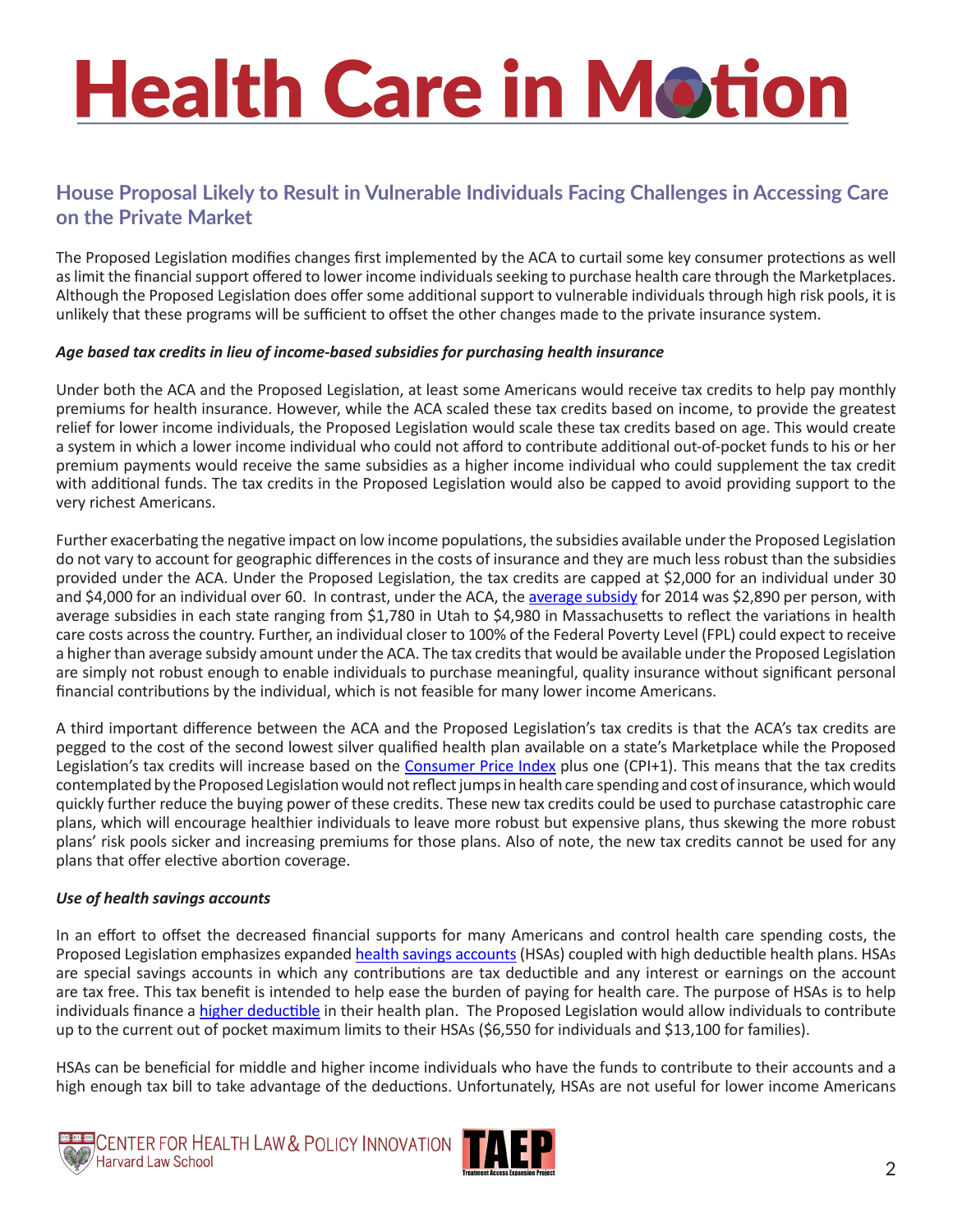who would struggle to fund these accounts and would not realize a tax benefit. Expanded HSAs would likely be an inadequate substitute for the 10.5 million lower income Americans who currently rely on the ACA's tax credits to afford their health care coverage.

### *High risk pools*

To specifically support individuals with high health costs, the Proposed Legislation provides states with funds through a Patient and State Stability Fund to create highrisk pools for some people with pre-existing conditions, among other Marketplace stabilization efforts. The fund will provide \$15 billion for state use in 2018 and 2019, and then \$10 billion per year onwards. This sum is inadequate to fund robust enough high risk pools to compensate for changes to the Marketplace and, in any case, [past experience](http://kff.org/health-reform/issue-brief/high-risk-pools-for-uninsurable-individuals/) with high risk pools has shown that [they do not work.](http://www.commonwealthfund.org/~/media/files/publications/issue-brief/2014/dec/1792_hall_highrisk_pools.pdf) They are prohibitively expensive to administer, the coverage is too costly for consumers, and the benefits they offer are poor compared to other plans. The high risk pools in this proposal are not an adequate tradeoff for eliminating many of the ACA's important consumer protections that allow individuals living with chronic illnesses and disabilities to participate in the broader Marketplaces.

#### *Consumer protections, continuous coverage, and actuarial value*

Most notably for individuals living with chronic illnesses and disabilities, the Proposed Legislation maintains guaranteed issue as well as the prohibition on health status underwriting. The Proposed Legislation also maintains essential health benefit requirements for private insurance (although not for Medicaid) and the prohibition on annual and lifetime coverage caps. These are all important consumer protections for people living with chronic illnesses and disabilities.

However, the Proposed Legislation also weakens other important consumer protections. For example, it imposes a new continuous coverage requirement with heavy penalties. This provision requires individuals to maintain coverage without lapses over 63 days to avoid insurers charging higher premiums. The Proposed Legislation requires insurers to charge 30% more for an individual who experienced a lapse in coverage of greater than 63 days, regardless of health status. The continuous coverage penalty is designed to encourage people to purchase health care as the Proposed Legislation eliminates the ACA's individual mandate. This provision is problematic for vulnerable populations, because if an individual's coverage lapses for whatever reason, such as loss of employment, he or she may face prohibitively high premiums when they reenter the insurance market.

The Proposed Legislation also eliminates the actuarial value (AV) requirements for qualified health plans. AV is the percentage of annual health care costs covered by the insurer rather than covered out of pocket. Higher AV values help protect individuals living with chronic illnesses and disabilities with predictably high health care costs by limiting the percentage of their care they would be required to pay out of pocket. Eliminating the AV requirements will allow insurers to push much of the annual cost of care back onto enrollees and individuals living with expensive conditions will feel this change most acutely.

#### *Key takeaways for advocates: private insurance*

This is a critical moment for advocates to weigh in to support vulnerable populations' access to care. With so many issues still in-flux, advocates should educate their Congressional delegations about the importance of providing subsidies robust enough to allow Americans, especially lower income individuals, the ability to purchase quality coverage. Because the Proposed Legislation allows tax credits to be used to purchase catastrophic care plans, advocates should make sure to distinguish quality coverage, similar to the qualified health plans currently offered on the Marketplaces, from catastrophic care plans, which do not adequately address the needs of individuals living with chronic illnesses and disabilities. Advocates should also highlight the importance of strong consumer protections for individuals living with chronic illnesses and disabilities, such as the AV requirement, as well as the inadequacy of high risk pools to address these individuals' health care needs.



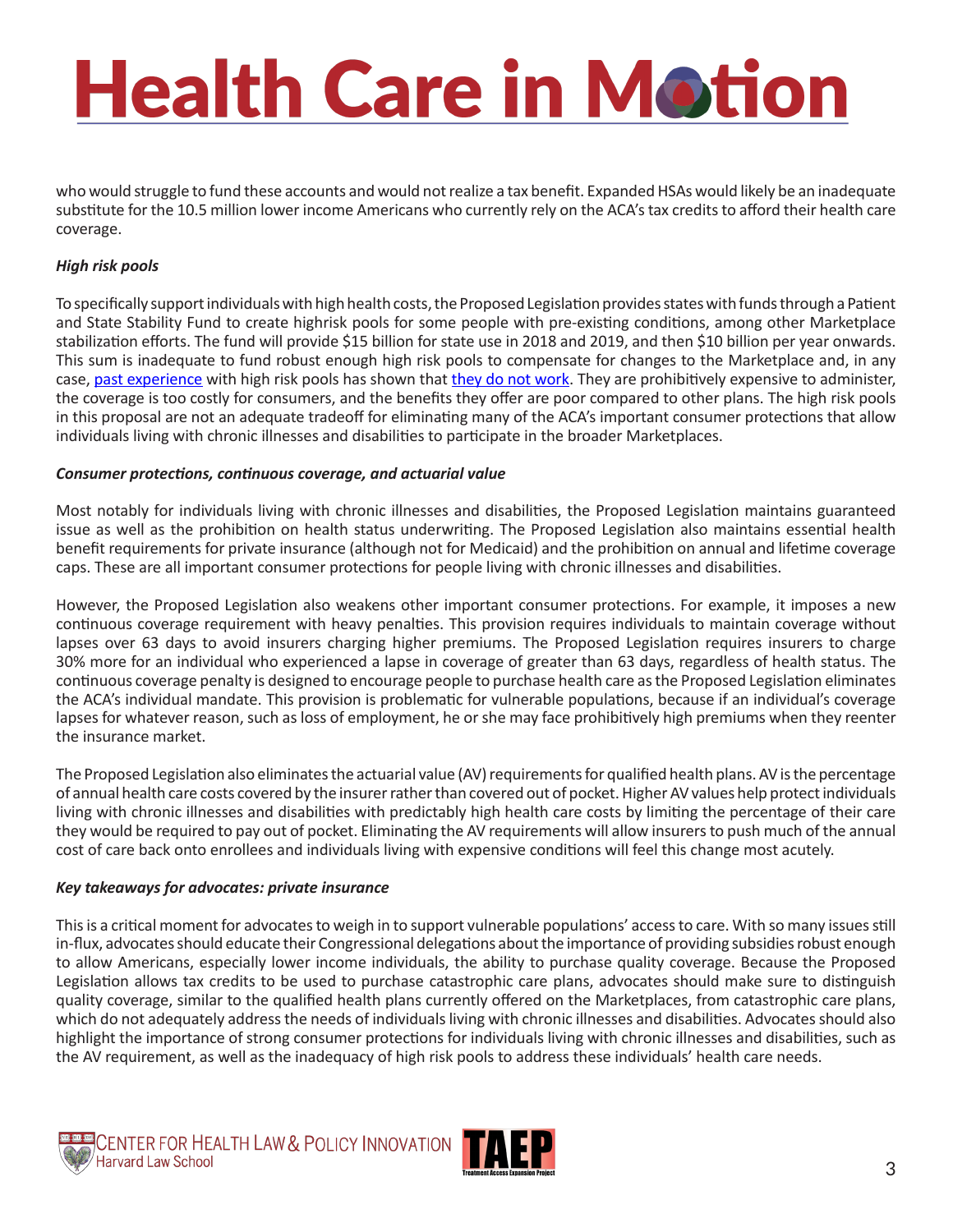## **House Proposal Would Curb Medicaid Expansion and Limit Federal Financial Support for Medicaid, Undermining Access to Care for Vulnerable Populations**

The Proposed Legislation would also significantly change the Medicaid program, both by phasing out the Medicaid expansion that occurred under the ACA, and limiting federal financial support of the entire Medicaid program. In 2015, 97 million Americans relied on Medicaid, including at least [10 million individuals](http://www.cbpp.org/research/health/policy-basics-introduction-to-medicaid) living with chronic illnesses and disabilities. The Proposed Legislation's changes would result in many individuals losing access to Medicaid, while other Medicaid enrollees would likely experience greatly reduced benefits.

### *Elimination of Medicaid expansion*

The Proposed Legislation would eliminate the special financial support for Medicaid expansion by 2020. Under the ACA, the federal government covers 90% of the cost to state governments of the Medicaid expansion population. An estimated [11 million Americans](http://www.cbpp.org/research/health/house-republican-proposals-to-radically-overhaul-medicaid-would-shift-costs-risks-to) receive health care access through Medicaid expansion. Under the Proposed Legislation, for any individuals enrolled after December 31, 2019 (or for an individual enrolled prior to December 31, 2019 who has experienced over a month break in coverage) this percentage would be reduced to match the amount of support the federal government provides for the rest of Medicaid. The result is a phase out of the enhanced federal financial support for Medicaid expansion.

While states could opt to continue to provide Medicaid to the expanded eligibility groups after the phase out, they would bear much more of the financial burden of this expansion, as they would no longer receive enhanced federal reimbursement for this population. States would likely have to pay a combined [\\$32 billion](http://www.cbpp.org/research/health/house-republican-proposals-to-radically-overhaul-medicaid-would-shift-costs-risks-to) in additional funds to continue Medicaid expansion.

This will force states to make difficult financial decisions about whether they can afford to continue covering the expansion population. Seven states, Arkansas, Illinois, Indiana, Michigan, New Hampshire, New Mexico, and Washington, have laws that would automatically end their expansion as a result of reduced federal funding. These laws would result in 2.6 million Americans in these seven states alone losing their current health care coverage. The Proposed Legislation also seeks to reward non-expansion states by providing them with \$10 billion over five years in safety net funding.

### *Elimination of Medicaid entitlement in favor of per capita caps*

The Proposed Legislation also significantly curtails all federal Medicaid spending by doing away with the entitlement structure and replacing it with per capita caps beginning in FY2020. The Proposed Legislation would shift Medicaid from an open ended federal entitlement program, in which the federal government must match state spending, to a program designed by each state within a pre-set financial limit, here a per capita cap. The Proposed Legislation uses each state's spending in FY2016 to set targeted spending, which would permanently enshrine the disparities in Medicaid spending across states. The Proposed Legislation ties the annual increase in the per capita rates to the medical care component of CPI. While this index tracks medical spending, it will not immediately account for sudden jumps in expenditure such as the advent of a new blockbuster drug, such as the introduction of Hepatitis C medications several years ago.

A change to per capita caps is [alarming for proponents of access to care.](http://www.cbpp.org/research/health/medicaid-per-capita-cap-would-shift-costs-and-risks-to-states-and-harm-millions-of) Per capita caps can be especially problematic for higher cost individuals, such as those living with chronic illnesses and disabilities, because it puts a ceiling on the federal contribution towards each individual's health care costs. This means that states would be responsible for all costs above the per-beneficiary cap, which may be challenging in states with tight budgets. Under the Proposed Legislation, states would be given the authority to control their Medicaid enrollment and eligibility in order to address costs, and would no longer be required to provide essential health benefits to the expansion populations. This will likely result in heavy pressure on the states to cut benefits and eligibility in their programs. This is especially concerning for individuals living with chronic illnesses and disabilities, who account for about [half of Medicaid spending.](http://www.cbpp.org/research/health/house-republican-proposals-to-radically-overhaul-medicaid-would-shift-costs-risks-to) Ultimately, the greater flexibility the Proposed Legislation



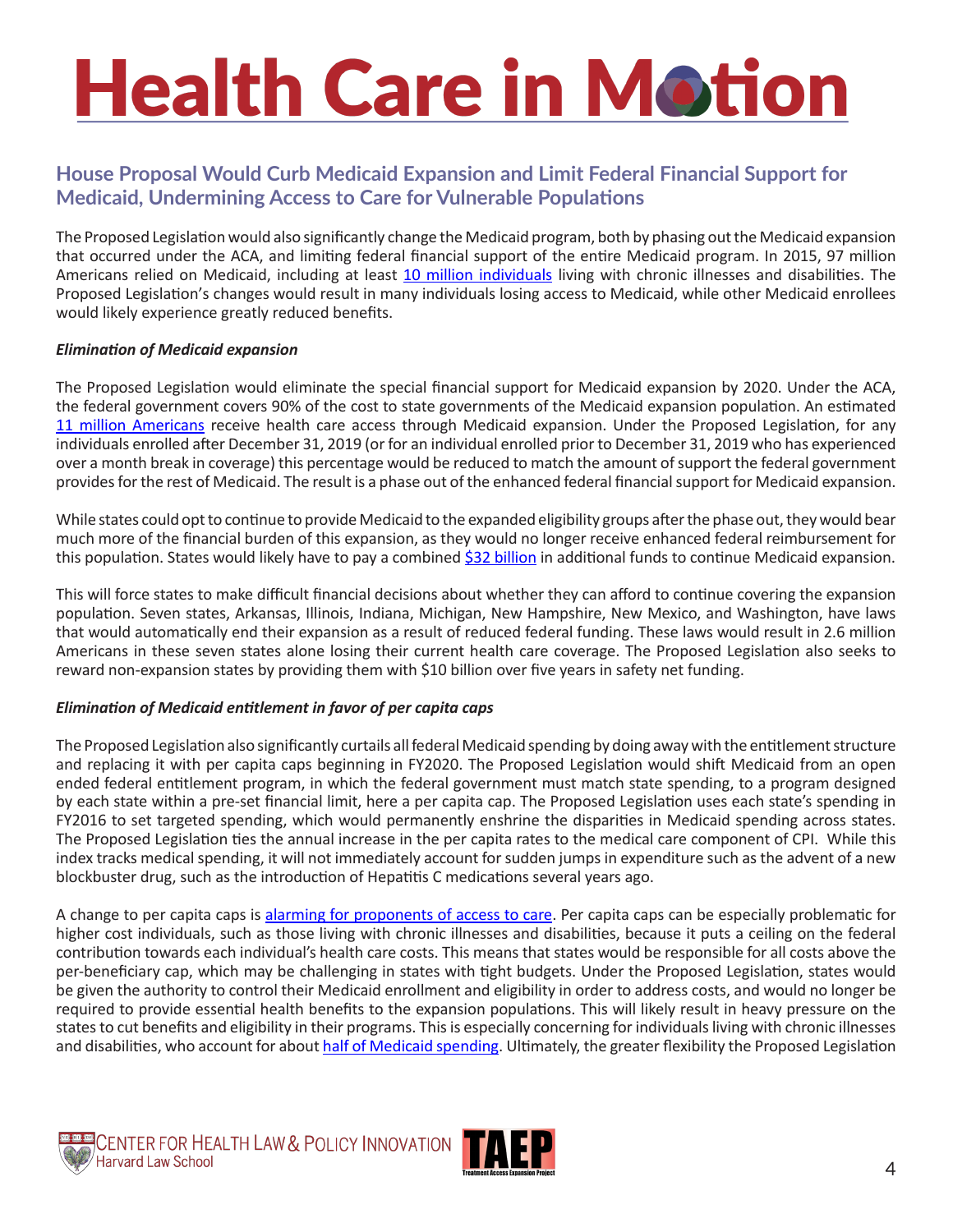purports to give the states is useless without financial support to pursue innovation. Without the funding, greater flexibility will only translate into the flexibility to cut services and eligibility.

### *Key Takeaways for Advocates: Medicaid*

Advocates should also make their position on Medicaid known to their Congressional delegations. In particular, advocates should highlight the success of Medicaid expansion in reducing the number of uninsured individuals and improving health in states that have expanded Medicaid. Advocates should also highlight the importance of maintaining strong federal funding for Medicaid and the impact that per capita spending caps could have on coverage and benefits for Medicaid enrollees. Advocates could highlight the importance of Medicaid in financing services, such as long term support services, for individuals living with chronic illnesses and disabilities.

## **House Proposal is on an Alarmingly Accelerated Timeline, Raising Transparency Concerns**

The process for generating the Proposed Legislation has been [remarkably non-transparent](http://www.vox.com/2017/3/2/14794842/obamacare-bill-search-gop), and signs indicate that the process for moving the Proposed Legislation forward will continue to be equally unorthodox. Based on the ambitious timeline envisioned by House leadership, there will be limited to no opportunity for public comment or thoughtful discussion of this legislation.

Customarily, major legislation is considered through some deliberation among Congresspeople followed by a hearing process, in which witnesses may give testimony as to the potential effects of a bill. These [hearings](https://www.congress.gov/congressional-hearings/about), which can be held by committees or the entire House or Senate, allow for information gathering and act as a forum for the public to provide input on proposals. While House Republicans have likely been working on some version of the Proposed Legislation since President Trump's election, their process has not been transparent. A draft of the Proposed Legislation was made available to House Republicans last Thursday, March 2, but House Democrats were prevented from reviewing the bill until this Monday, March 6. Both House Committees responsible for reviewing the bill, the [Energy and Commerce Committee](https://energycommerce.house.gov/) and the [Ways and Means Committee](https://waysandmeans.house.gov/) have not announced any hearings on the Proposed Legislation. They are expected to vote on the Proposed Legislation on March 8, leaving little time for thoughtful review.<sup>2</sup>

Further, legislation intended to impact the federal budget, such as this proposal, is also evaluated by the Congressional [Budget Office](https://www.cbo.gov/about/overview) (CBO) to provide estimates of the budgetary impact of any changes. This allows Congresspeople to understand the financial impacts of the legislation they vote for. However, both Committees will have to vote on the proposal before the CBO will be able to release estimates of its impact on the federal budget and on insurance coverage. As of March 7, 2017, the CBO has not provided a timeline for when it will be able to release its analysis of the Proposed Legislation. Previous versions of the Proposed Legislation [received](http://thehill.com/policy/healthcare/322609-gop-releases-bill-to-repeal-and-replace-obamacare) unfavorable coverage numbers from the CBO. House Leadership has promised that the CBO final estimates will be available by the time the Proposed Legislation reaches the House floor. Because of the accelerated timeline, it is possible that the Senate will be forced to review the Proposed Legislation before the House has finalized it.

### *Key Takeaways for Advocates: Process*

This accelerated schedule is alarming because it requires lawmakers to vote on a major bill without having the time to fully understand its potential impacts on our health care system. Congresspeople should have the opportunity to consider public input on the Proposed Legislation and understand its impact on the budget and insurance coverage through its CBO evaluation. Advocates should let their Congressional representation know that haste is not a virtue in considering legislation that could affect millions of Americans. Advocates should reach out to their [Representatives](http://www.house.gov/representatives/) to ask them to hold hearings on the Proposed Legislation to allow for public comment and more thoughtful deliberation as well as to slow down the process

<sup>2</sup> Prior to voting on the Proposed Legislation, both House Committees may amend or modify the Proposed Legislation. This Health Care in Motion is based on the draft of the Proposed Legislation released late on March 6, 2017. It may not reflect any subsequent changes made by either Committee to the Proposed Legislation.